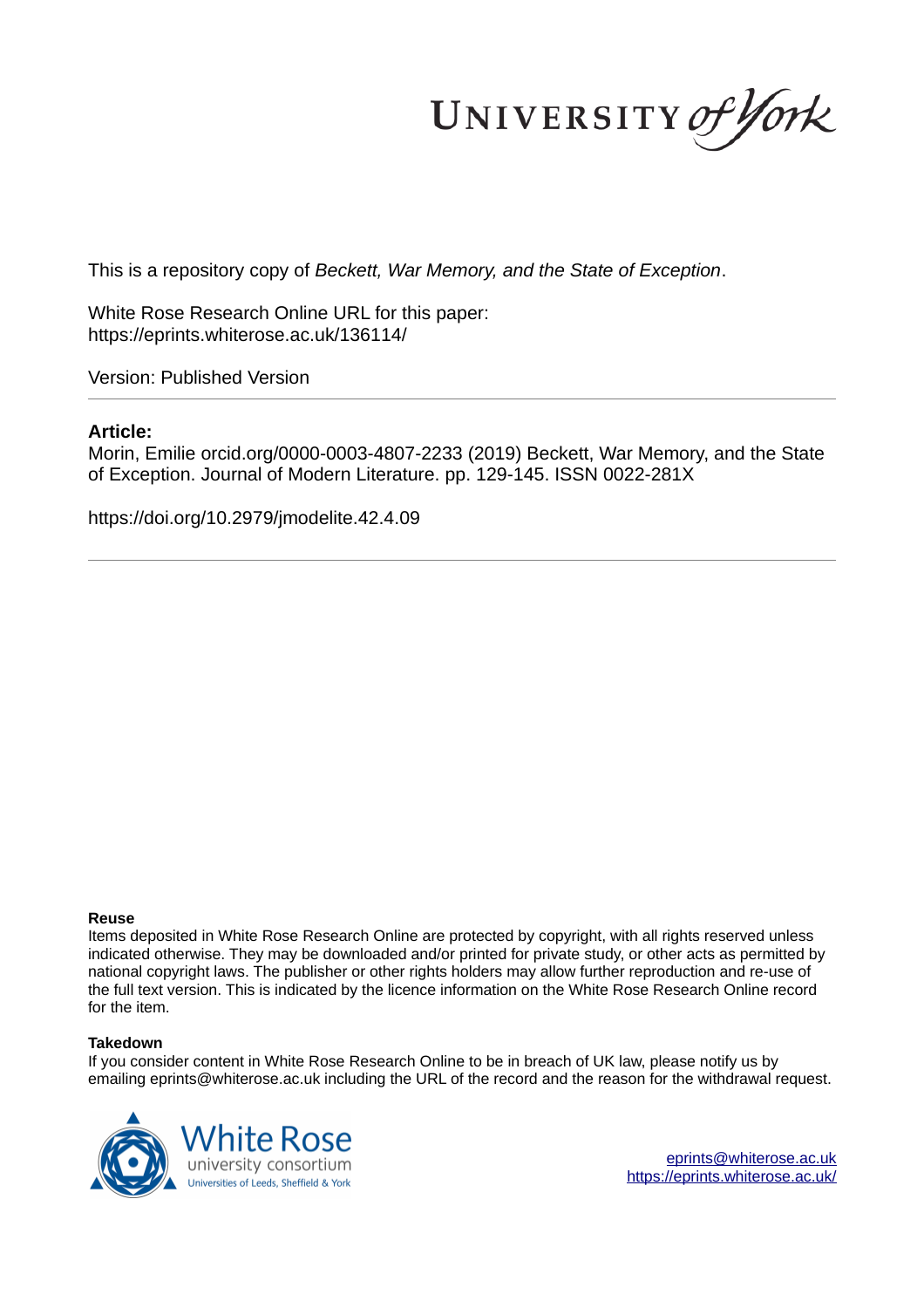# **Beckett, War Memory, and the State of Exception**

### **Emilie Morin**

University of York

*Many of Samuel Beckett's texts are infused with the political knowledge and experiences of their author and remain tied to forms of war memory that resonate with conflicts past and present. Yet the type of political situation that Beckett pondered most consistently over the course of his career remains connected not to states of war, but to states of exception. The state of chronic suspension that has come to characterize his postwar texts has particularly powerful historical and transnational underpinnings and owes much to the cultural memory and political legacies of states of siege and emergency that have made so much of modern history.* 

**Keywords**: Samuel Beckett / politics / state of exception / war

Many things bear Samuel Beckett's name or have been adorned with his portrait. The world has seen Beckett beer bottles, Beckett coins, and Beckett stamps come and go, as well as a Beckett bar and a Beckett gastro-pub, Beck any things bear Samuel Beckett's name or have been adorned with his portrait. The world has seen Beckett beer bottles, Beckett coins, and Beckett stamps come and go, as well as a Beckett bar and a Beckett gastro-pub, but not least, a ship: the Irish military vessel LÉ Samuel Beckett. At the ship's naming and commissioning ceremony in 2014, Taoiseach Enda Kenny paid tribute to Beckett's life choices and the military honors he had received for his involvement with the French Resistance. "I want to remember Samuel Beckett," Kenny said, "not just the literary and dramatic genius but the uncompromising man whose insight into life and his decisions in how to live it are so instructive for us today and always" (Kenny). Since then, the rescue and humanitarian missions conducted by the LÉ Samuel Beckett in the Mediterrean Sea have been described in some detail in the press, along with its state-of-the-art military equipment, its deployment at

Emilie Morin (emilie.morin@york.ac.uk) is professor of modern literature in the Department of English and Related Literature at the University of York, UK. Her most recent book is *Beckett's Political Imagination* (Cambridge UP, 2017).

Journal of Modern Literature Vol. 42, No. 4 • Copyright © The Trustees of Indiana University • DOI 10.2979/jmodelite.42.4.09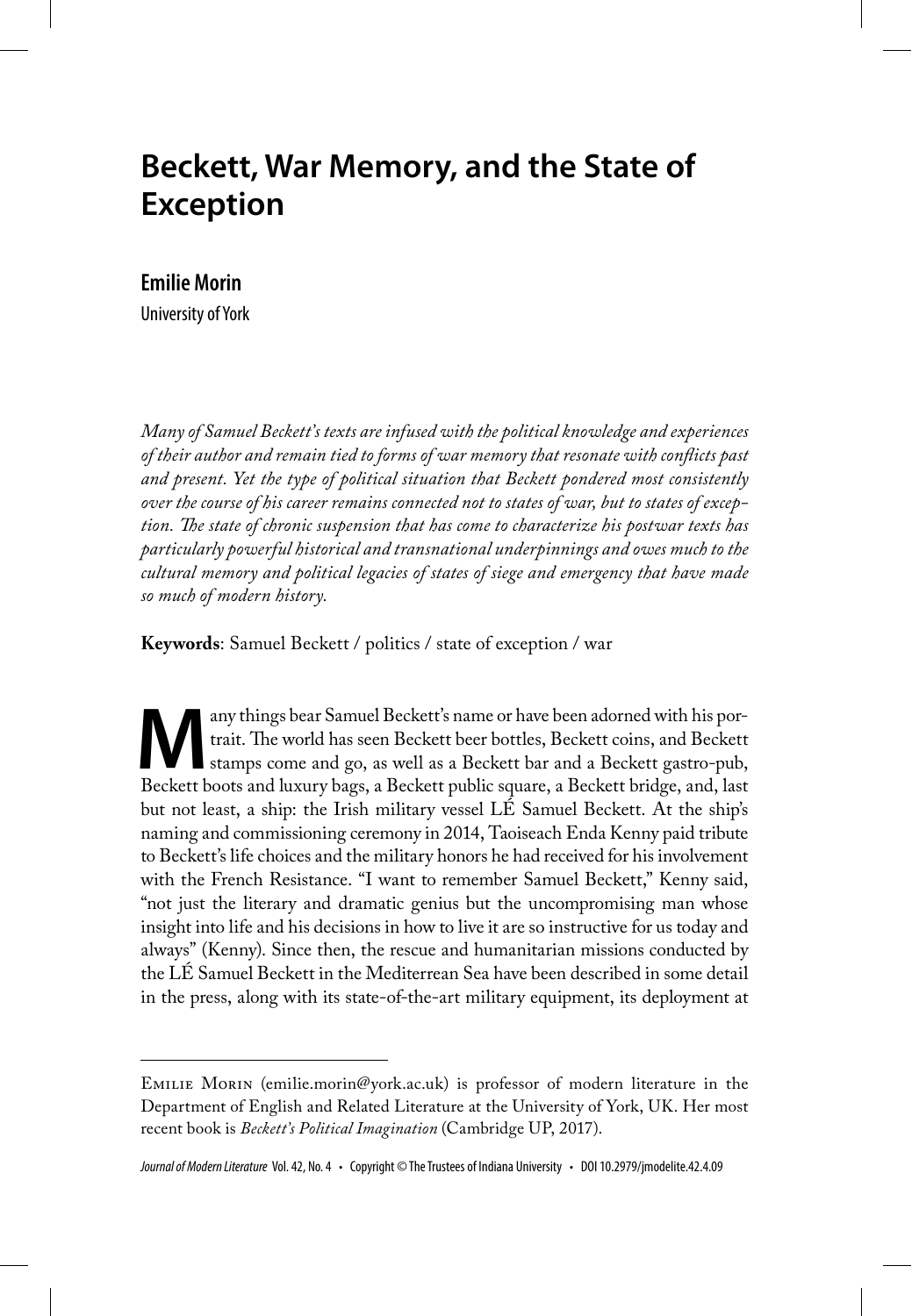international arms fairs, its recent services to the *Star Wars* film cycle, and its interior decoration, which includes a photograph of Beckett in a Parisian café.

Like the decision to name a Dublin bridge after Beckett, this episode was met with a mixture of amusement and irritation, particularly in Ireland. Fintan O'Toole, notably, has marvelled at the irony of naming the ship after "one of the greatest enemies corporate culture has ever had" (12). The response of the Beckett Estate to the tribute was warm and appreciative, contrasting with the virulent opposition manifested by Stephen Joyce to the naming of the LÉ James Joyce (a "disingenuous and presumptuous" idea, he wrote to Alan Shatter, the parliamentarian who had issued the initial proposals) (McCarthy 7). For Shatter, the ship naming campaign, which diverged from the custom of using Irish mythological female figures, was a diplomatic enterprise that would "facilitate greater recognition for [Irish] naval services when they visit foreign ports" (McCarthy 7).

It is difficult to know what to make of this tribute to Beckett. Indeed, few writers have scrutinized states of suspension and aftermath as closely, and few writers have granted to political history and political symbols such direct and immediate articulations. We might also wonder what the refugees who have boarded the LÉ Samuel Beckett have made of this: under what circumstances can a connection between a military ship and a famous exile who only ever wrote about suffering and waiting become comforting, or indeed appropriate? Nonetheless, the anecdote illustrates the ways in which Beckett's name, life, and work remain tied to war and emergency, and to protean and confused forms of political memory. To those who have been forcibly displaced, or seen their rights threatened or withdrawn, Beckett's writing portrays situations that are all too recognizable and concrete. The coordinates—ruins, ashes, mud, and stones—deployed in many of his texts are not simply the coordinates of terror, suffering, and devastation, but remnants of a type of warfare that resonates with conflicts past and present. Just like the author, the work wears its political knowledge lightly. Yet it stands firmly on the side of the powerless and is borne out of a deep awareness of what happens in situations of emergency in their dual sense: when one's life is under threat, and when the law has been lawfully suspended.

In what follows, I evaluate what Beckett's postwar work owes to the memories and legacies of military states of emergency, to the aftermaths of the law's legal abrogation, and to those situations that arise when state powers are no longer answerable to the customary rule of law. The type of political situation that Beckett pondered most consistently and fully over the course of his career, I argue, remains connected to the state of exception—what Giorgio Agamben defines as the locus not of an execution of the law, but of its undecidability and inexecution. In his influential book, *State of Exception*, Agamben sketches the contours of a modern history that coincides with the history of martial law, rule by decree, and states of emergency, states of siege, and states of war. This history, in turn, is deeply pertinent to Beckett's own political knowledge and experiences. As I demonstrate here, the Beckett writing to and within states of emergency is a compelling thinker of power and subjugation, and has few affinities with the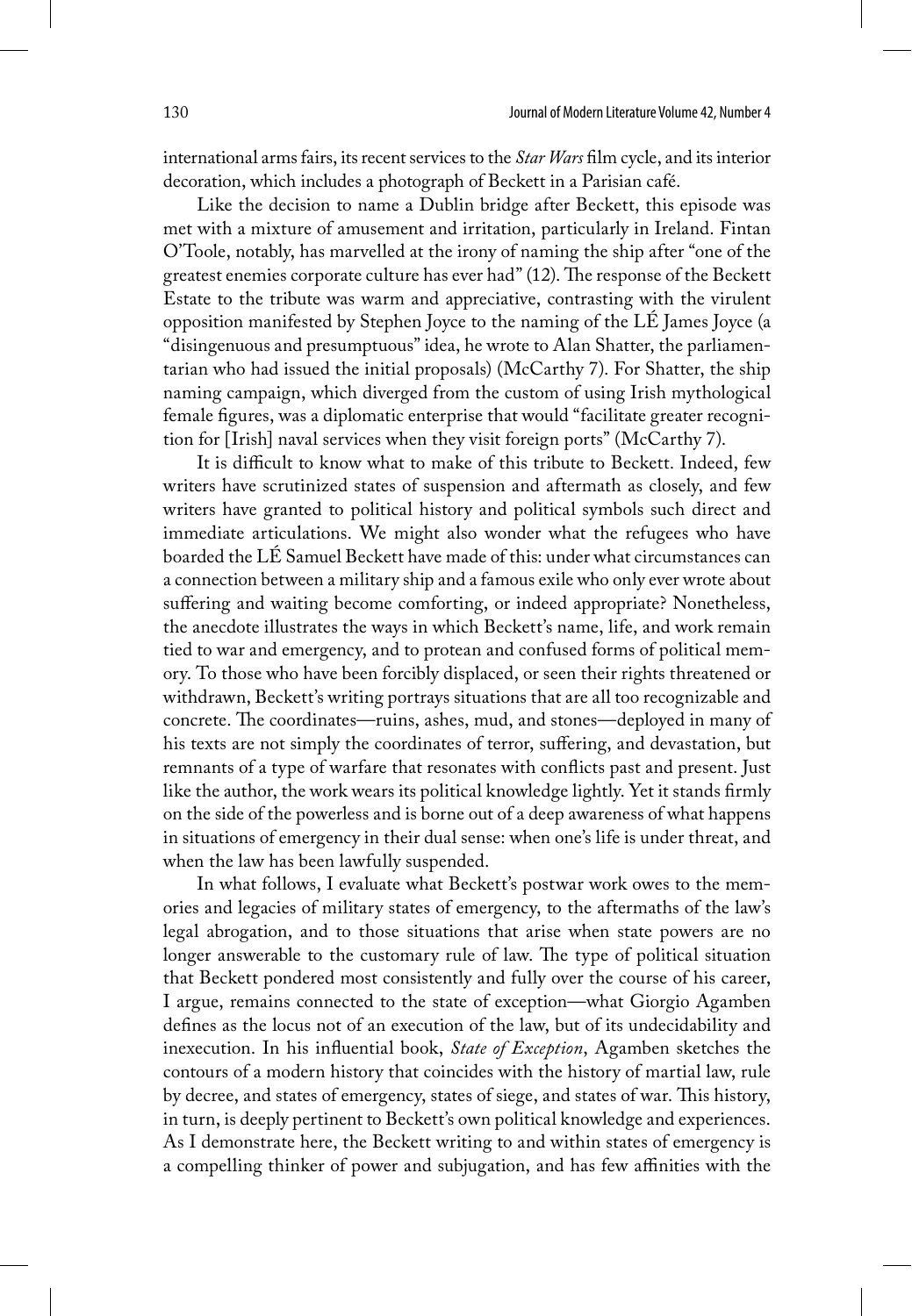lonely prophet of doom commonly proffered by modern literary studies. His texts, strewn with bodies trapped in, swallowed by, and choking on political symbols, nurture a relation to political history that becomes strikingly literal once considered against the long history of states of exception.

Agamben certainly points us in this direction when he summons Beckett in his recent book *Means Without End*, in which he returns to ideas central to *State of Exception*. Power, he argues, "no longer has today any form of legitimization other than an emergency, and […] power everywhere and continuously refers and appeals to emergency as well as laboring secretly to produce it" (Agamben, *Means* 5). In this sequel, Agamben seeks "genuinely political paradigms" in commonly depoliticized experiences and phenomena extending to the sphere of pure gesture (ix). This endeavor leads him to conclude that politics "*is the sphere of pure means, that is, of the absolute and complete gesturality of human beings*" (59; emphasis in original). Beckett briefly enters into this reflection: for Agamben, a capacity for political emancipation surfaces, and new configurations of politics become possible, when a literary text—and the few texts he cites include Beckett's television play *Nacht und Träume*—offers a synthesis of the literal and the experiential (55).

The kind of emancipation that Beckett's work might ignite, however, remains murky, here as elsewhere. Theodor Adorno gave a compelling articulation to this problem in *Negative Dialectics*, where he described the "fissure of inconsistency" between Beckett's emphasis on "a lifelong death penalty" and his "only dawning hope […] that there will be nothing any more" (380-1). The "legacy of action" that Adorno discerns in Beckett's "image world of nothingness as something" is defined in powerful terms, pertinent to the subject of this article—as "a carrying-on which seems stoical but is full of inaudible cries that things should be different" (381).

In the definition that Agamben offers in *State of Exception*, the state of exception encompasses a wide range of situations closely tied to "civil war, insurrection, and resistance" (2). The state of exception is also "the legal form of what cannot have legal form"—a legal state that lies at the limits of political fact and public law itself, and at the same time "binds [and] abandons the living being to law" (1). Agamben's commentary owes much to Théodore Reinach's 1885 study of the French state of siege, which highlights the significance of emergency legislation to a broader legal system. For Reinach, the exceptional measures that enable the proclamation of the *état de siège* are the public law equivalent of legitimate defense and derive from "a principle anterior and superior" to all other legislation (Reinach 7). Bringing Reinach's views in dialogue with arguments advanced by Walter Benjamin and Carl Schmitt, Agamben outlines a space located at the boundary of the law and at the boundary of life, "the no-man's-land between public law and political fact, and between the juridical order and life" (*State* 1).

In different terms, Walter Benjamin and Hannah Arendt have also pointed to the enduring significance of emergency law. For Benjamin, the state of emergency is the constitutional state that became "not the exception but the rule" in the long "tradition of the oppressed" culminating in pre-war Nazi Germany; in order to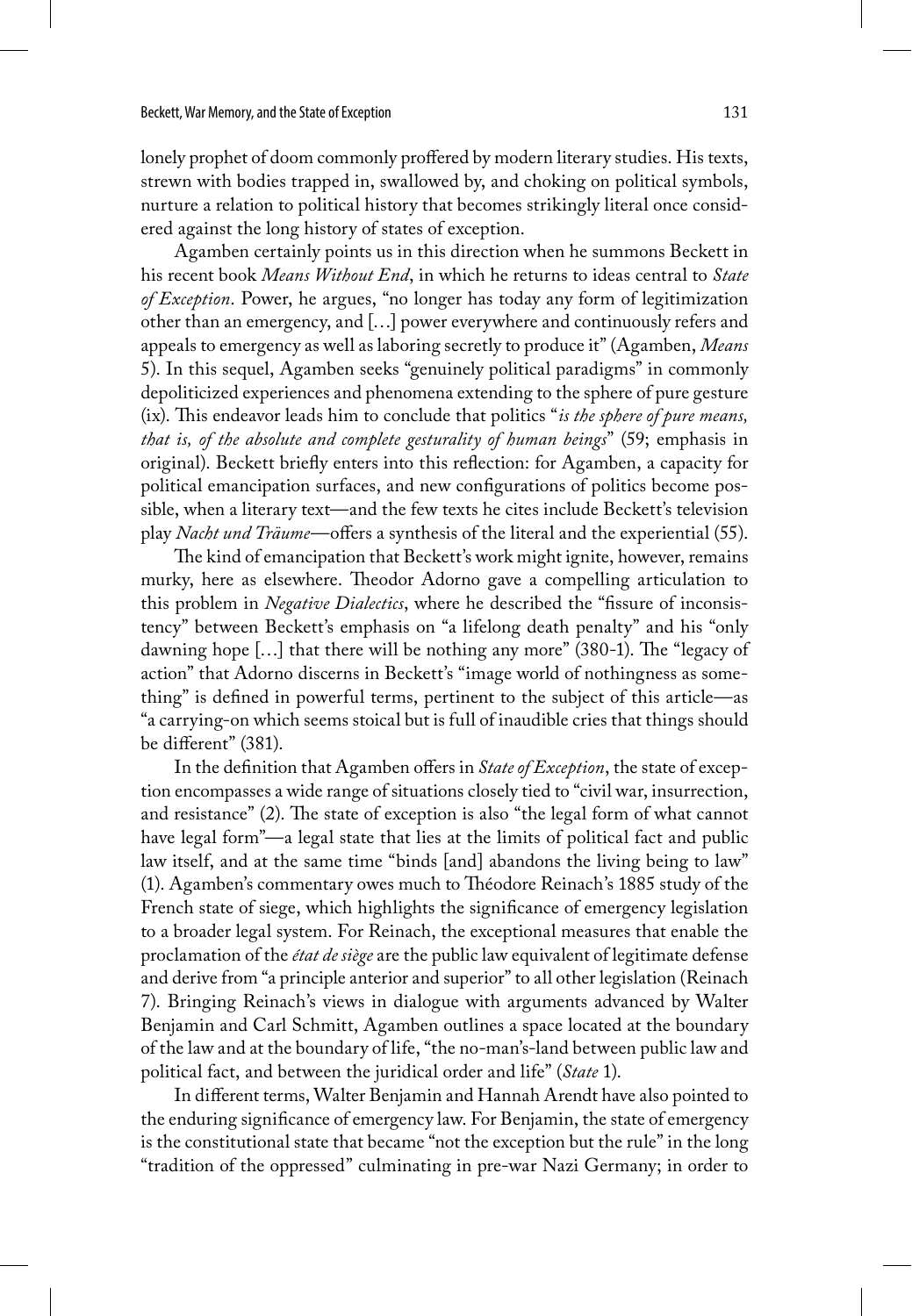be effective, he argues, the struggle against fascism must create a "real" state of emergency and free itself from aghast naivety and amazement (257). The state of emergency marks the moment at which, for Arendt, "thinking ceases to be a marginal affair" and gains its true moral and political significance (445). "When everybody is swept away unthinkingly by what everybody else does and believes in," she observes, "those who think are drawn out of hiding because their refusal to join is conspicuous and thereby becomes a kind of action" (445-6).

These observations resonate with many of Beckett's own experiences and recollections, and with many facets of his writing practice. There are few degrees of verbal and physical violence, and few forms of subjugation and suffering, that do not find representation in Beckett's texts, just as there are few states of being that do not chime in some way with a suspension of the law. The state imagined by Beckett is not lawless, but suffers simultaneously from an excess of the laws regulating customary practice and from their sudden suspension. Even Beckett's early hero Belacqua—the archetype of political complacency—has internalized the terminology of emergency: in *More Pricks Than Kicks*, he refers to his carefully-orchestrated walks around Dublin as "raids" (44). Later texts present characters haunted by visions of lynchings, trials, long sentences, and mass graves. "I wasted my time, abjured my rights, suffered for nothing," says the narrator of *The Unnamable* (308). Here as elsewhere, the French text is richer in political dread than its English counterpart and mentions a botched prison sentence or a forced labor sentence: "j'ai perdu mon temps, renié mes droits, *raté ma peine*" (32; emphasis added), which translates literally as 'I have wasted my time, abjured my rights, made a mess of my sentence.' There are similar episodes in *Malone Dies*, *Mercier et Camier*, and "Suite," as well as in *En attendant Godot*, *Fin de partie*, and their English counterparts. These works diffusely recall border zones, battlefields, penal colonies, and internment camps, and feature characters who seem to know much about homelessness, displacement, and survival—those circumstances when a suitcase is also the promise of a lifeline.

It is rare to glimpse the shadow of common law in Beckett's work: all too often, the law has been replaced by a hodgepodge of archaic rules and authoritarian practices that are as powerful as they are absurd. An emblematic episode in *Molloy* involving Molloy's negotiations with a police officer reveals a law that fulfils many functions, none of which have anything to do with protection or justice. Agreeing to dismount one's bicycle when entering a town, as the law requires, does not mean that one can rest on the handlebars, for example. The police officer who arrests Molloy explains that "[his] way of resting, [his] attitude when at rest, [...] [his] head on [his] arms, was a violation of [...] public order, public decency" (20). Physical limitations mean nothing: indeed, "there are not two laws, […] one for the healthy, another for the sick, but one only to which all must bow, rich and poor, young and old, happy and sad" (20). Molloy's brief stay at a police station featuring a gallery of lawyers, policemen, priests, and journalists offers further insights into a law misapplied and misappropriated. Anything, particularly summary execution, is possible at any moment, and Molloy feels "trapped"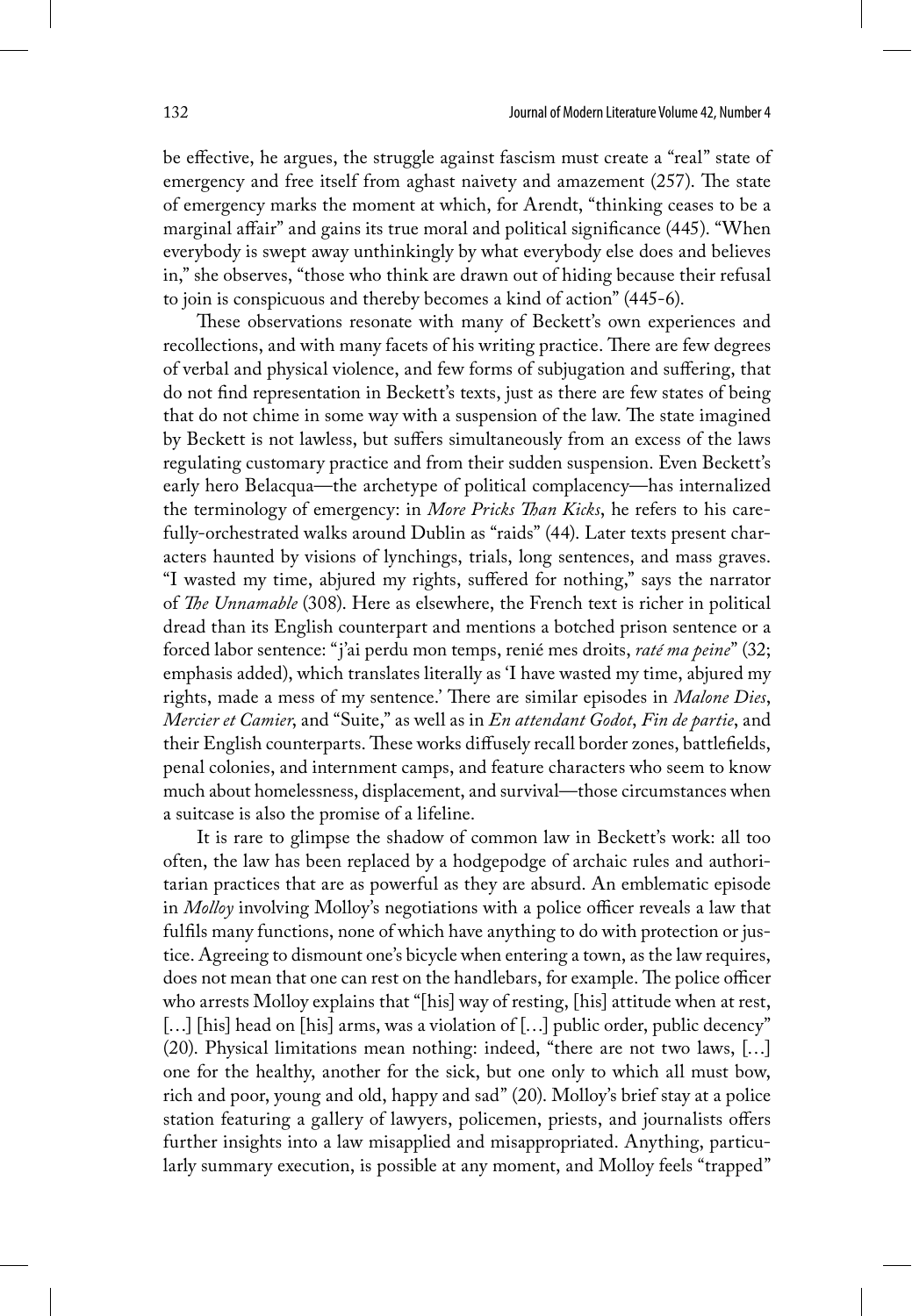and "visible," at the mercy of forces that are continually making and remaking their own laws: "All these righteous ones, these guardians of the peace, all these feet and hands, stamping, clutching, clenched in vain, these bawling mouths that never bawl out of season" (35).

In *En attendant Godot*, Estragon's question—"We've lost our rights?"—and Vladimir's answer—"We got rid of them" (20)—mark one of the many points at which the familiar predicament of Beckett's characters, with nowhere to go and little to remember beyond faint memories of a past or continuing "combat," becomes indexed to a multiplicity of possible and confusedly familiar situations (9). Read along the grain of its "inaudible cries that things should be different," to borrow Adorno's phrase (381), the postwar work offers a startling reflection on the relation between political passivity and political awareness, which chimes with philosophical preoccupations prevalent at the time of its writing.

These subjects are central to Karl Jaspers's controversial study of guilt, *Die Schuldfrage* (published in French translation by the Editions de Minuit in 1948, the year after its German publication). The philosophical and political ramifications of guilt, for Jaspers, are tied to the new emergency military government established by the Allied forces, which renders the possibility of a return of democracy in Germany as a distant prospect. Distress and failure—concepts that Beckett scrutinized closely—rank high in Jaspers's investigation. Noting that most people only understand the kind of distress that affects them personally, Jaspers warns against the extreme social divisions that have arisen in the war's aftermath and calls for a better recognition of distress and failure as key forces within the body politic. He differentiates between the many criminal, political, moral, and metaphysical forms that guilt can take, and asks all German citizens to recognize the part that they have played in supporting Nazism. "No one is guiltless," he warns (16). His arguments resonated with those advanced by others such as Martin Niemöller, whose celebrated song of resistance, popularized later, summarizes all too well the consequences of failing to stand up for the socialists, the trade unionists, and the Jews: finding that there is no one left to stand up in one's defense when one's turn comes.

Beckett was probably aware of Jaspers's work from an early point: during the late 1940s and early 1950s, their work was published in the same three French periodicals: *Fontaine*, *Deucalion*, and *Les Temps Modernes*. There are many affinities between Jaspers's reflection on the political experience of ordinary citizens and the characteristic mixture of passivity, cowardice, small-scale courage, and fortitude displayed by many of Beckett's characters. Notably, Moran—who perceives himself as "the faithful servant […] of a cause that is not [his]" (*Three Novels* 132)—is one of many narrators who are complicit with the indescribable state of affairs that reduces others to fearful servitude and possibly death. He attends to mysterious missions that include "see[ing] about" Molloy (*Three Novels* 92)—or, in the French text, "*s'occuper*" (*Molloy* 125) ('taking care of,' suggesting an assassination or some form of brutality)—and he describes these tasks as mere attempts to follow the "reasonings and decrees" issued by a voice that "exhorts [him] to continue to the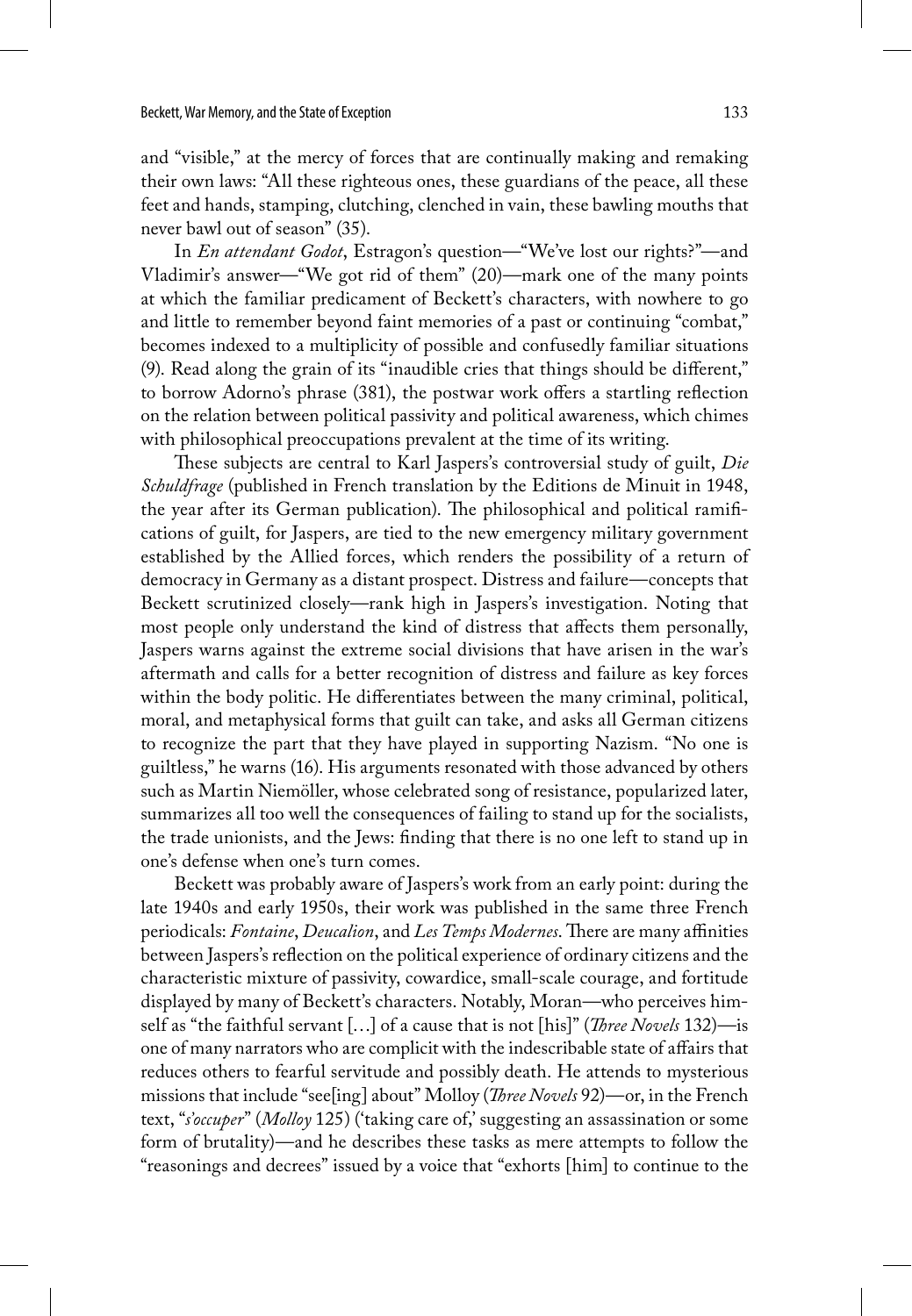end" (*Three Novels* 132). Affirming his readiness to follow orders, he vouches to continue even if "the whole world, through the channel of its innumerable authorities speaking with one accord, should enjoin upon me this and that, under pain of unspeakable punishments" (132).

Beckett knew much—more than most—about the laws and constitutional amendments through which governments have administered colonial rule, war, the aftermaths of war, and challenges to sovereignty, and he was intimately aware that states of emergency bring mass arrests, forced internment, and detention camps. Notably, a petition he endorsed in the early 1980s against Jaruzelski's proclamation of martial law in Poland and the detention of political dissenters was phrased as a proclamation of solidarity with dissenters and civilian victims in a time of fear, uncertainty, and threat ("Appel"). His own exposure to war and conflict was unusually extensive for someone of his privileged social class, and made accessible to him a direct political knowledge that few of his contemporaries shared.

The rhythms of his writing were often attuned to the rhythm of political history: in late 1946, for example, the "siege in the room"—the phrase he used to designate the period of prolific writing that began in the war's aftermath—replaced life under the wartime state of siege, just as a new French Constitution celebrated "the victory won by free peoples over the regimes that have attempted to reduce to servitude and degrade human beings" ("Préambule"). Even the earliest firsthand accounts of Beckett's artistic ambitions collected during the 1960s (which overwhelmingly present metaphysics as his principal preoccupation) tentatively suggest a political knowledge that exceeds the limits of common experience. In the magazine *Encore*, Charles Marowitz admitted that he had found himself "frightened in [Beckett's] presence as [he] might be in the presence of a man who came within a hairsbreadth of death and survived" (43). Likewise, in the *New York Herald Tribune*, John Gruen did not linger on his impressions but described Beckett as a "somewhat terrifying," "constrained and diffident" figure (31).

Beckett's life and travels exposed him to different types of emergency legislation—for example, to the effects of the Irish Emergency when he returned to Ireland in 1945 and 1946 and, during the following decade, to the emergency legislation passed to curb the colonial war spreading across Algeria and France. During the 1930s and early 1940s, those whose status, nationality, and belongings came under threat in Nazi Germany and in occupied Paris included some of Beckett's relatives, friends, and acquaintances—in particular, his Jewish uncle, William "Boss" Sinclair and his family; Lucie Léon, the Russian-born wife of James Joyce's collaborator Paul Léon, who spent much of her adult life categorized as "stateless"; and the Jewish artists Jankel Adler and Otto Freundlich, whom Beckett had met in Paris prior to the war (Morin 73, 52, 159).

Emergency law was for him a political reality from a young age: his school years coincided with the deployment of the 1914 and 1915 Defence of the Realm Acts, which granted to the British military the power to arrest, detain, try in military courts, and execute Irish civilians perceived as a threat (Campbell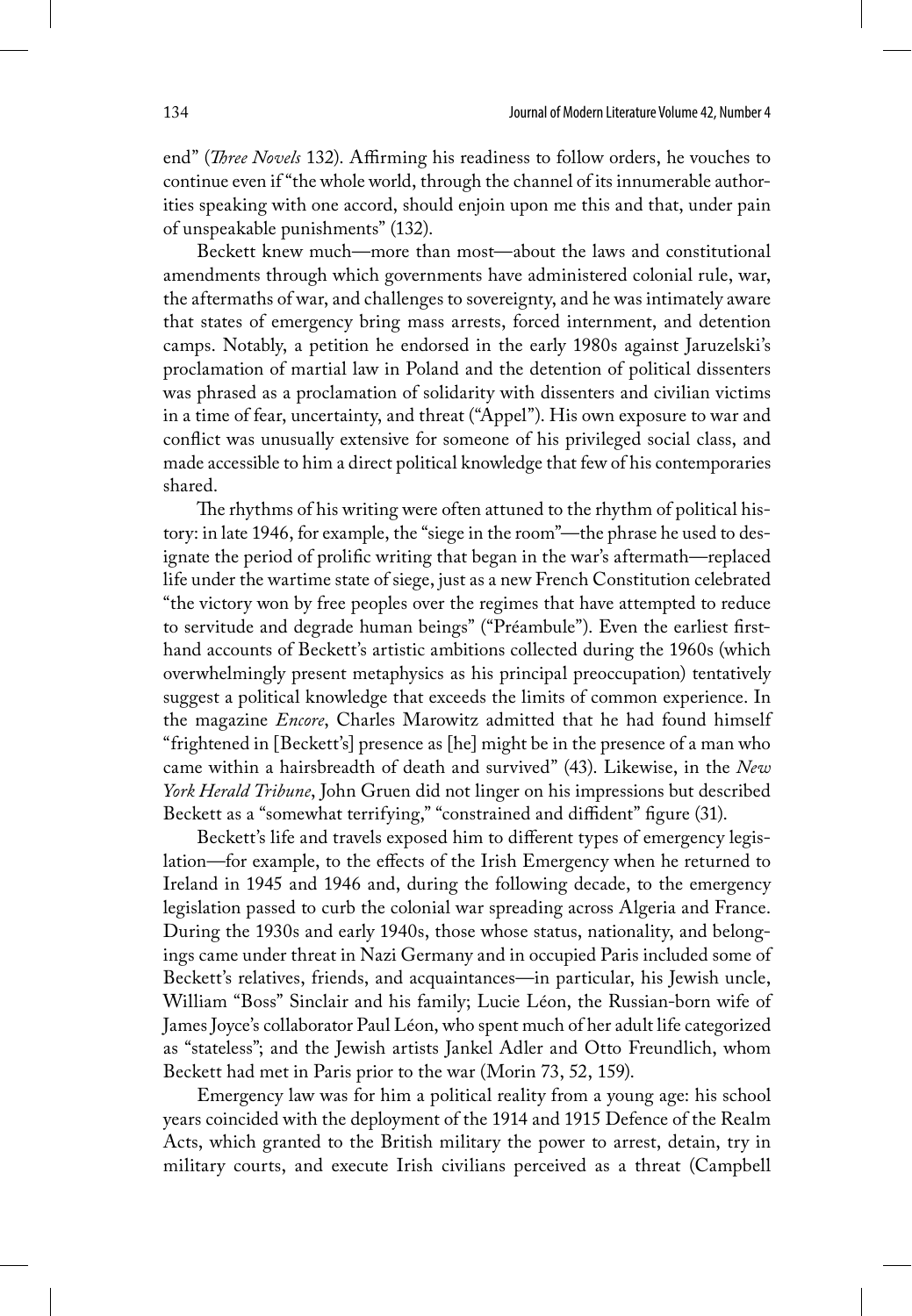8-27). From his childhood, he remembered "the unhappiness" and "the troubles" (Knowlson 20-1) that made it necessary to "get […] away" to school in Enniskillen (Gordon 10). Lois Gordon emphasized Beckett's proximity to the political events that shaped the modern Irish state, remarking on his likely political literacy from an early age (7-31), while W.J. McCormack stressed that Beckett entered Portora Royal School when unilateral partition was imposed, and that he traveled between Enniskillen and Dublin during the worst times of the Irish War of Independence and the Irish Civil War (380). Later, these events became enshrined in literary records with which Beckett was familiar: Ernie O'Malley, with whom be became friends in the mid-1930s, published in the Spring of 1936 a memoir entitled *On Another Man's Wound* (his friendship with Beckett seems to have begun shortly after the book's publication). In this highly significant book (Morton 46), O'Malley offers a detailed portrayal of the state of exception, describing the curfews, night raids, armed patrols, torture, interrogation, hunger strikes, public meetings, and demonstrations, as well as the dangers that came from using certain words or whistling certain tunes.

Beckett's journey through Nazi Germany in 1936 and 1937, widely perceived as a turning point in his adult life, marked another moment at which he was exposed to lives spent under the shadow of unrepealed emergency legislation. The Germany where he was once fined for wandering in a "dangerous fashion," as he reported (*Letters 1* 394-5), was a country where civil rights had been suspended since the 1933 emergency Decree for the Protection of People and State. He records indirect responses to this state of affairs in the diaries he kept of his journey. While pondering a sort of memoir, for example, he entertained the prospect of writing an article about Hamburg's Ohlsdorf cemetery, in a "cold elegiac" tone bearing similarities with the Code Napoléon (Nixon 113)—the legal text that defines the modalities according to which French nationality and civic rights can be enjoyed and withdrawn. While in Germany, he had numerous conversations about the dangers of Nazism. His interlocutors included the art historian Will Grohmann, whom he met in Dresden, and who offered his own poignant observations: "it is more *interesting* to stay than to go, even if it were feasible to go. They can't control *thoughts*" (qtd. in Nixon 139; emphasis in original).

The idea that even in the most oppressive and terrifying circumstances, something in the human spirit remains free and indomitable haunts many of Beckett's later texts, and chimes with reflections offered by others. Hans Magnus Enzensberger (whose early political essays Beckett deeply appreciated) argues that, while there have been many kinds of totalitarian societies, "there are no societies of total control. […] Some little worlds, some little niches subsist. This came true under Nazism and in Stalin's USSR. There is always a space in which one is able to maintain a certain dignity and is not obliged to capitulate, without becoming a hero" (qtd. in Semo 3; my translation). Beckett, for his part, appears to have been fascinated by figures whose repertoire supports such a proposition—for example, the clowns Bim and Bom, whose act endured from the late tsarist period through to the late Stalinist years.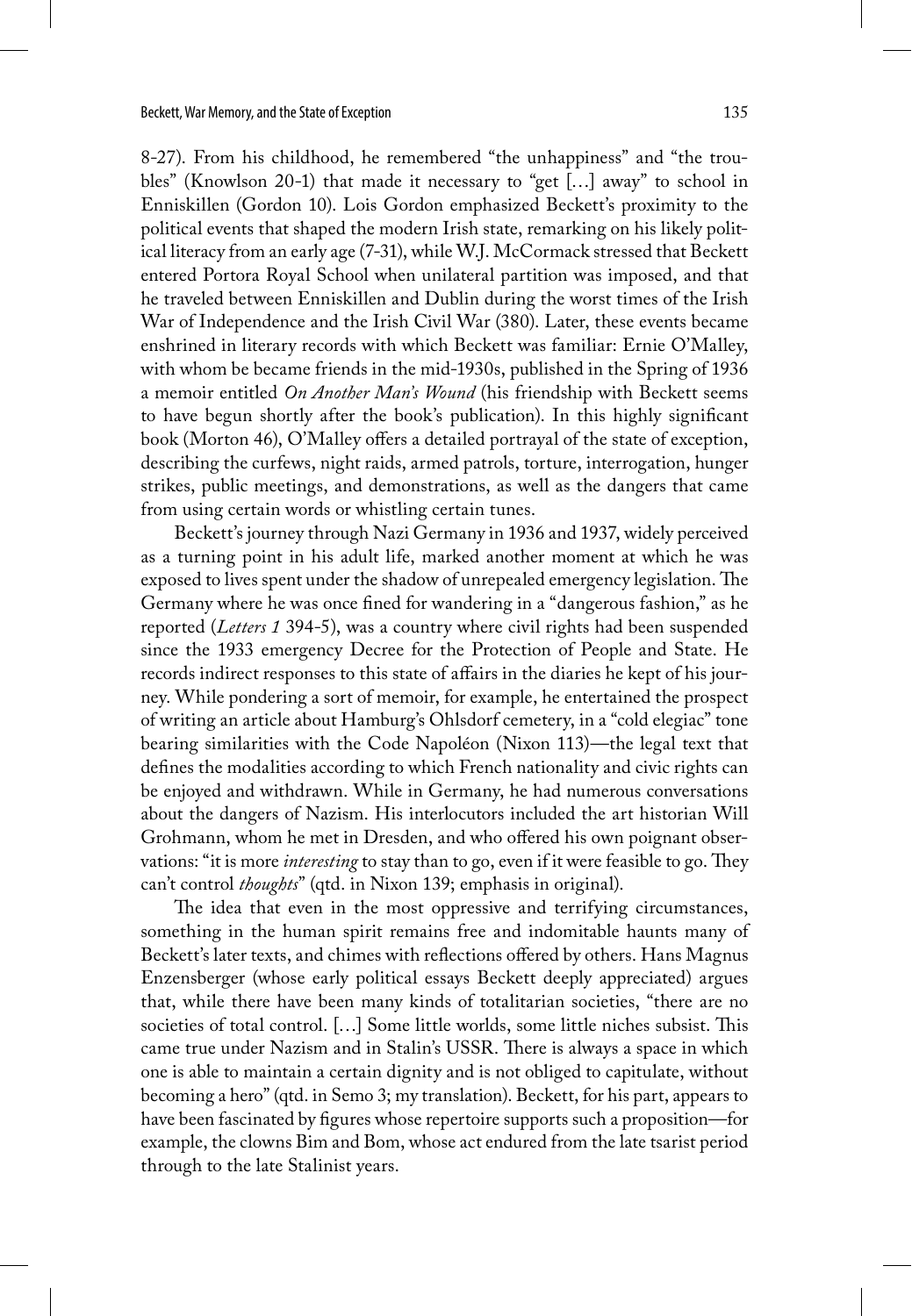The manner in which Beckett's work invokes the darker side of history is so prevalent that it has become common to see him feature alongside Kafka in discussions of the capacity of literature to reflect on, and sometimes anticipate, regimes of exception. The predilection that Adorno, for example, expressed for Beckett and Kafka comes across strongly in his reflections on Nazism and authoritarian rule. Beckett's writing held similar significance for a lesser-known figure: Charlotte Beradt, one of Arendt's postwar friends, who published in the 1960s a remarkable collection of dreams collected in Berlin between 1933 and 1939, at a time when she was affiliated with the German Communist Party. Beradt discerned important truths in the dreams of ordinary Germans. At the other end of the political spectrum, others felt the same: Robert Ley, the Nazi-era leader of the German Labor Front whom she cites in her epigraph, once stated that "The only person in Germany who still leads a private life is the person who sleeps" (qtd. in Beradt 8). Beckett emerges in her study as a writer who, like Kafka, displays unusual intuition and gives uncanny forms to the political nightmares experienced by others. Notably, Beradt relates the words of a Jewish lawyer who once dreamt that he was sitting on a yellow bench reserved for Jews next to a rubbish bin in Berlin's Tiergarten Park, and that he had put a sign around his neck that read, "I Make Room for Trash If Need Be" (134-5). For Beradt, this dream chimes with the situation portrayed in *Endgame*, with its characters already trapped in bins, who have lost everything except their physical place in the world (135). One wonders what Beradt would have made of *Eleutheria*—Beckett's first full-length play, published posthumously—where Victor Krap's nightmare ("towers … circumcised … fire … fire …") functions as a prelude to his denunciation of the passivity displayed by all those who "come across an infinite number of mysteries every day, and […] pass by on the other side," greeting with horror, pity, and relief any "solution which is not that of death" (144-5).

It is not in Nazi Germany but in wartime France, split between a Germanoccupied zone and a 'free' zone administered by the Vichy regime and controlled by a fiercely anti-republican far right, that Beckett was most directly exposed to the realities of emergency law. The state of siege—proclaimed from September 1939 to October 1945—provided legal frameworks for a succession of regimes: for the 'phoney war' of 1939-1940, for the Vichy government headed by Philippe Pétain and Pierre Laval, and for Charles de Gaulle's Provisional Government (Simonin 365-90). The moments at which Beckett used the privileges conferred by his Irish passport to assist others and serve resistance cells are well known. He occasionally found himself in some difficulty—particularly after crossing the demarcation line in September 1942 (the 'free' zone was to remain under the control of the Vichy regime for only another month before passing into German hands). He sought refuge in the Vaucluse region, in a village called Roussillon; he was suspected of having forged papers, his movements were restricted to the village and its surrounding area, and he was fined for crossing the demarcation line illegally. His difficulties with the local authorities continued the following year. What little remains of his wartime correspondence conveys the manner in which he was both exposed to and preserved from the anti-Semitic and xenophobic logic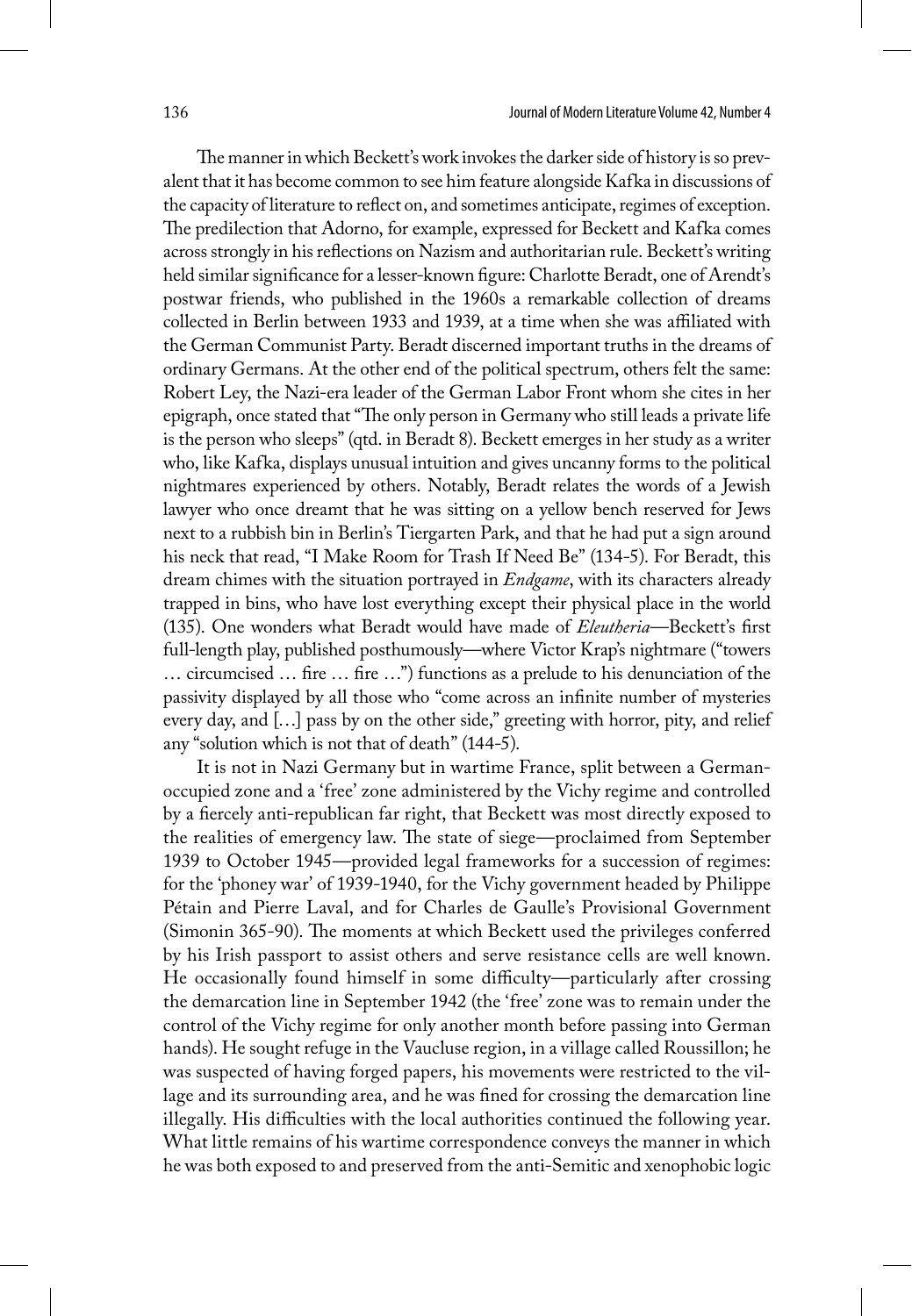of the Vichy regime. "They can't believe that I can be called Samuel and am not a Jew," he wrote to the First Secretary of the Irish Legation in Vichy (*Letters 2* xvii).

Emergency law throughout this period had an extraordinary reach and an extraordinary constitutional brutality. In July 1940, the state of siege made it possible for Pétain to replace republican proclamations of liberty, equality, and fraternity with "the rights of work, family, and fatherland," and to pass constitutional legislation transferring to himself as head of state all executive powers formerly assumed by the Chambers of Parliament, paving the way for the suppression of parliamentary powers (Azéma 152-79). The powers ordinarily exercised by civil authorities were transferred to the army, and numerous measures were taken as part of Pétain's National Revolution to reshape the fabric of the state beyond the realms of justice and public order. Four years later, in August 1944, the state of siege enabled de Gaulle to re-establish the French Republic, to declare as void all the constitutional acts and legislation passed after July 1940, and, thereafter, to categorize as ineligible to public office any parliamentarian who had previously passed Pétain's constitutional amendments ("Ordonnance du 9 août 1944"; "Ordonnance du 20 novembre 1944").

The texts Beckett composed in the war's immediate aftermath feature historical details recalling the extended period covered by the state of siege. Mercier and Camier's journey, for example, begins with an altercation involving a veteran of the Great War, who has been appointed by a mysterious body to implement law and order around the parking of bicycles and the ownership of dogs (unlike the episode relating Molloy's arrest, bicycle rules are not invoked clearly). The French original lingers on the encounter, but the episode is abbreviated in the English version. In the French text, Mercier and Camier are all too aware that the dogs mating nearby contravene a specific decree, if not the law as a whole, like the locked bicycle that can't be moved ("*Ils contreviennent à l'arrêté, dit Mercier, au même titre que la petite reine*" [*Mercier et Camier* 20-1]; 'they breach the decree, said Mercier, in the same way as the bicycle'). The identity of the "*gardien*"—a "ranger" in the English text—is unmistakable: he is there to keep watch, threaten, and denounce. Everything about his manner, outfit, and obsessions suggests a satire of the laws and constitutional amendments through which Pétain sought to implement his National Revolution. War veterans were at the forefront of Pétain's agenda: notably, a 1940 decree instating a new *Légion Française des Combattants* (French Legion of Combatants), and dissolving all previous veterans' associations, conferred a range of civic, social, and moral roles upon a new federation gathering veterans of the Great War and of the 1939-1940 war ("*Loi portant création*"). The legion, which was deployed across the Vichy zone and banned from the Germanoccupied zone, soon gave rise to another corps, the *Service d'Ordre Légionnaire* (the Legion's Order Service), conceived to act as "the Marshal's eyes and mouth" (Ferro 224-46). Beckett's characters mock the veteran's credentials, recalling the time when he was "crawling in the Flanders mud, shitting in his puttees. […] Will you look at that clatter of decorations, said Mercier. Do you realise the gallons of diarrhoea that represents?" (16).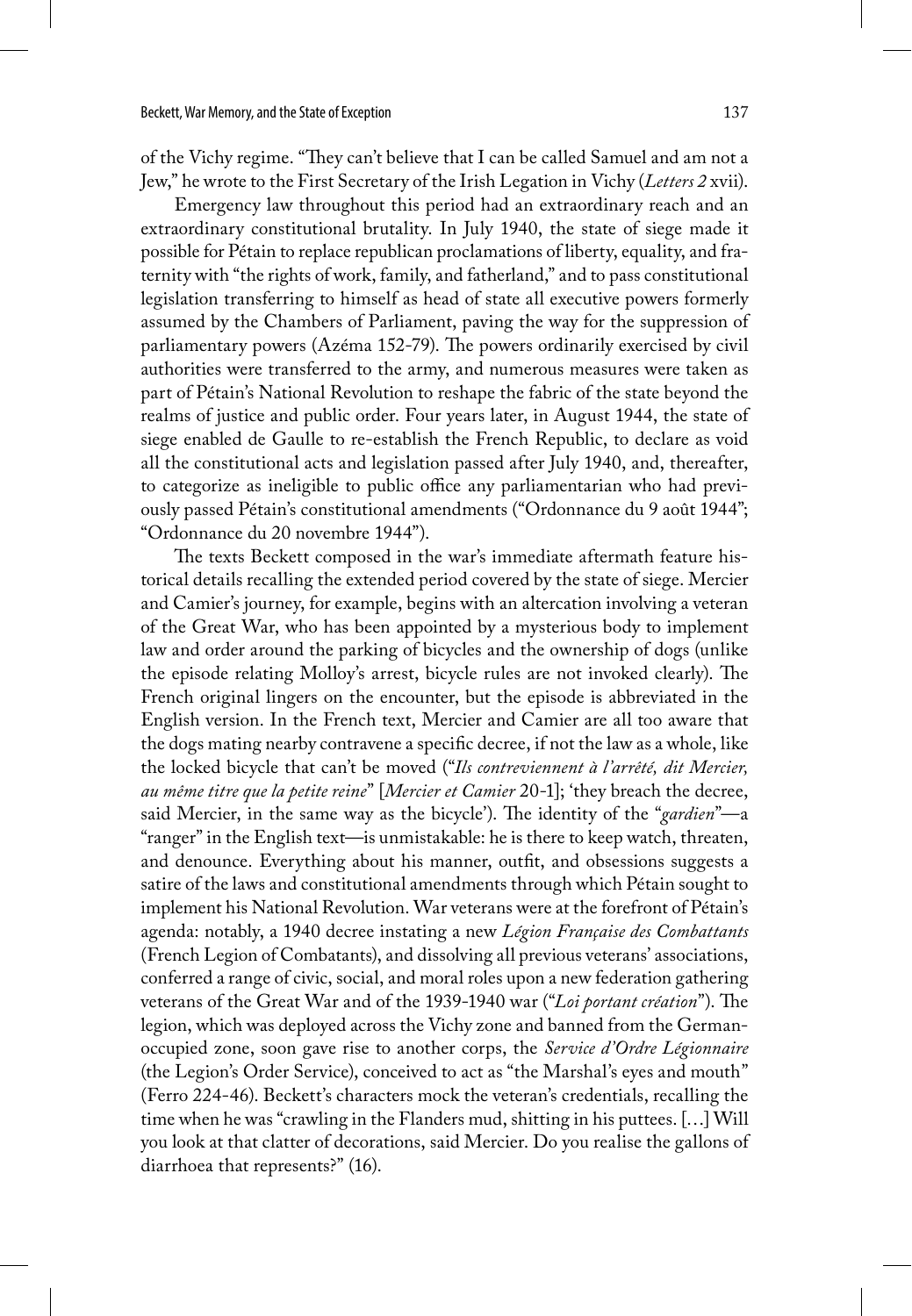The memory of war, in Beckett's work, is the memory of states of exception; it is also the memory of the symbols through which states have claimed their power to abrogate the law. The texts written and translated over the course of the Algerian War of Independence (1954-1962) are the most striking in this respect, and feature numerous details invoking the emergency politics of the *raison d'état* that shaped perceptions of legality and sovereignty throughout this period. The state of emergency, first declared in Algeria in 1955, was framed as applicable to metropolitan territory as well, building on prior war legislation created in 1938. Emergency law gave public authorities the power to control public spaces and movement—in practice, this permitted them to orchestrate the mass internment of civilians, declare a curfew, create special security zones, assign people considered as "suspects" to their residence, forbid any meetings in public places including bars and cafés; and, last but not least, to "take all measures necessary to keep control" over publications, the press, radiophonic broadcasts, cinematic projections, and dramatic performances ("Loi no. 55-385"). The following year, another decree extended powers of censorship to "all means of expression," as part of a body of "exceptional measures" giving "special powers" to the government and the army in order to maintain public order and "safeguard" the national territory in Algeria ("Décret no. 56-274").

Initially, the state of emergency was only applied for a few months; however, the "special powers" remained in force throughout the war years, and soon became synonymous with torture, disappearance, imprisonment without trial, and summary execution. Emergency legislation was deployed on French metropolitan territory at key turning points, such as May and June 1958; the law was modified in 1960, at the time of the "Week of the Barricades" in Algiers, and was applied again in France at the time of the Generals' Putsch and thereafter, from April 1961 to May 1963 (Thénault 63-78). The extended shadow of the state of emergency looms large in Beckett's portrayals of the war; his correspondence reveals the attentiveness with which he followed events in Algiers and in Paris.

Torture and the consequences of emergency legislation, such as internment without trial and summary execution, are situated at the center of texts such as *Comment c'est* and *How It Is*, *Fin de partie* and *Endgame*, *Happy Days* and *Oh les beaux jours*, *Pochade radiophonique* and *Rough for Radio II*, *Fragment de théâtre II*  and *Rough for Theatre II*. The comments Beckett made about *Fragment de théâtre II*, with which he had great difficulties, convey his attempt to harness the legal rhetoric at work around him: he referred to the unnamed protagonist who stands at the window, seemingly ready to jump, as the "*prévenu*"—the accused—who may eventually regain his freedom (*Letters 3* 167 n2). *Pochade radiophonique* revolves around another victim: Fox, the tortured, whose situation recalls Algerian war testimonies published by the Editions de Minuit, as well as other accounts of torture such as those Ernie O'Malley published two decades previously. In *On Another Man's Wound*, O'Malley described being "blindfolded, handcuffed, kicked down the lane and into a motor car and driven away," then "seated […] on a wooden form" (218). "They tied my hands and legs as before. I felt trussed; they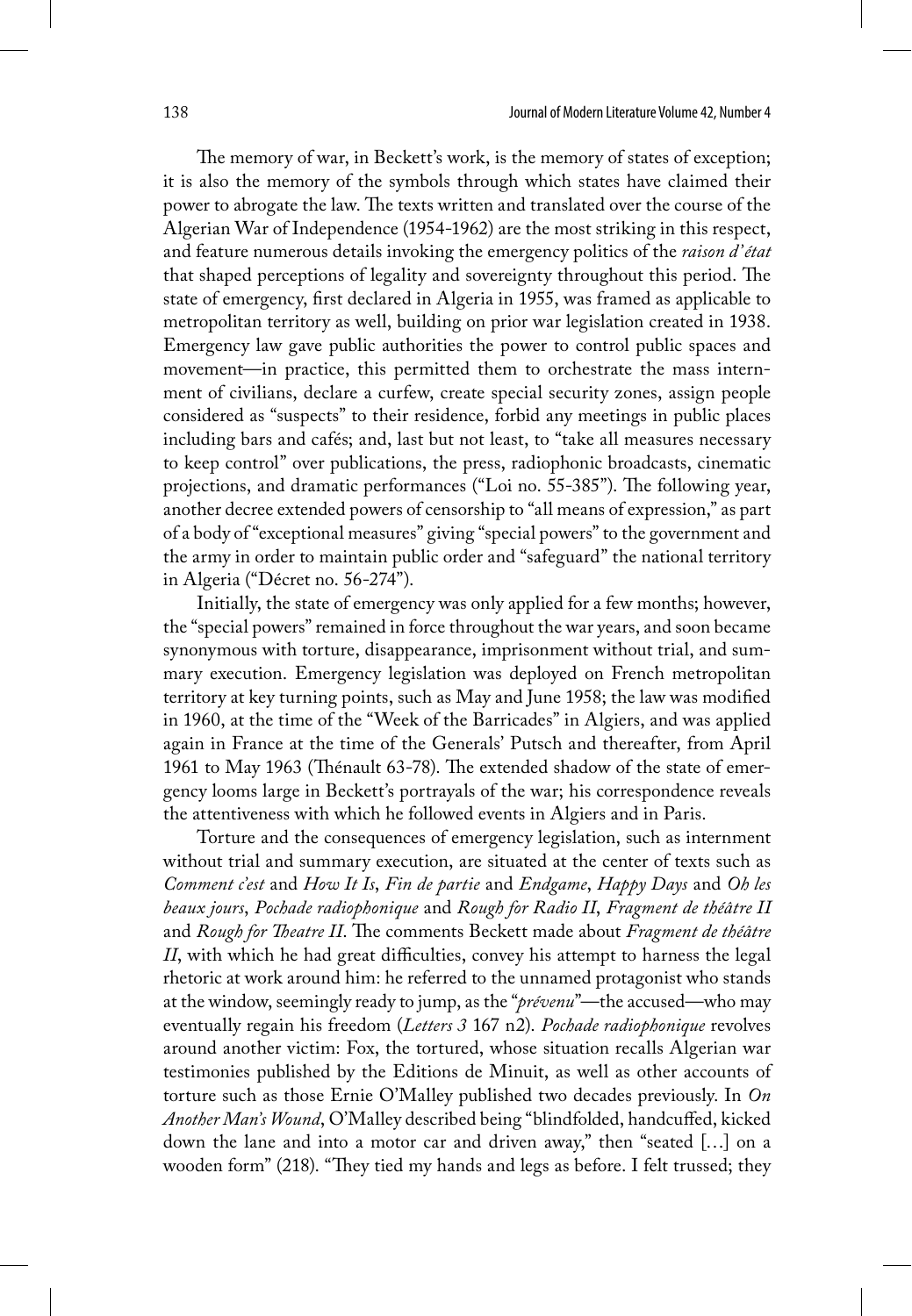put a cloth across my eyes. […] Blood dribbled down my buttocks and legs. […] I could not walk when I was told to move on. The guard lifted me, carried me along and flung me into a room. My head struck the stone floor and I was dazed"  $(222-3).$ 

Beckett's texts from the Algerian war years present worlds in suspension, in which the main priority is survival, and the desert is often deployed as an explicit setting and as an ideal tied to the promise of escape. This is not an innocuous choice: in the late 1950s and early 1960s, the Algerian desert was an overdetermined political space, which made desertion a permanent possibility and a permanent threat. It was also a site impacted by wider geopolitical tensions: the Algerian Sahara was depicted by de Gaulle, during an unofficial trip in March 1957, as "an immense chance" that should not be lost under any circumstances (Abramovici 53). Control of the Sahara Desert, where considerable oil resources were discovered in 1956, influenced the conduct of the Algerian war and its outcomes, and the desert became a strategic site providing opportunities for nuclear testing as well as oil drilling.

*Actes sans paroles I* or *Act Without Words I*—"the desert mime," as Beckett called it (*No Author* 12)—invokes the political topography of Algeria at war, with its lone protagonist thrust into a "[d]esert," submitted to "[d]azzling light" and a regime of thirst administered by a mysterious force offstage (*Complete Dramatic Works* 203). In 1957, at a time when many French people knew at least one conscript who had been sent to Algeria, a French performance of the mime came across as a political allegory about desertion (Jacquemont). The piece was conceived to accompany *Fin de partie* / *Endgame*, another play invoking the desert, in which desertion fleetingly emerges as the last possibility for survival. In *Endgame*, Nell's last word to Clov is "Desert!"; it is both the final instalment in her extended recollection of Lake Como and an injunction whose meaning can undergo subtle variations depending on which syllable is stressed. Clov understands her pained utterance as a recommendation to "go away, into the desert" (103). In *Fin de partie*, Nell's line is whispered, subversive; she says to Clov, "*Déserte*" (37). This is an order unconnected to her recollections of youth (the final e puts her line in the imperative mood, and removes any possible connection to her fractured description of Lake Como). Her murmur comes across as her last wish: that her disappearance might lead to his desertion.

At other key moments, the play invokes the long history of conquest, war, and empire. Notably, Hamm's descriptions of his manor and former grounds, which once suffered from varying levels of fertility and rapidly changing yields, resonate with accounts of the colonization of Algeria: the colonial emphasis on farming led settlers to lands that proved difficult to cultivate, breeding severe food shortages, epidemics, and crisis. Beckett's characters speak and act like colonial settlers in texts written long before the beginning of the Algerian war: Moran, like Clov, wears "*babouches*" at home (160). The narrator of *L'Innommable* relishes the odd colonial reference: he compares, for example, the color of dawn to a "Tunis pink" ("*ce rose de Tunis, c'est l'aurore*" (189); "Look at this Tunis pink, it's dawn" (404)),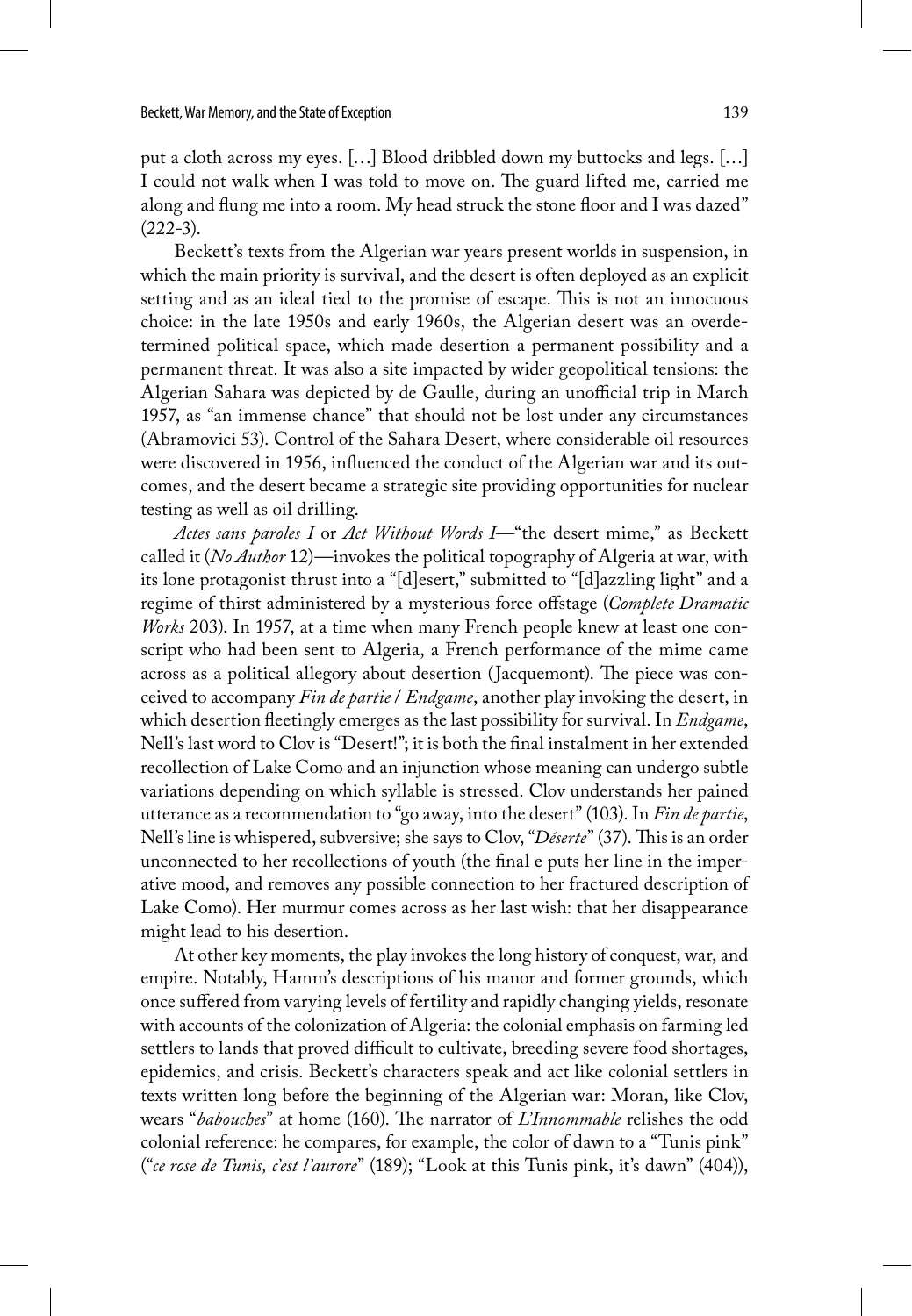and he occasionally resorts to words tied to the colonization of Algeria such as "*barouf*" for racket and "*sabir*" for gibberish (86, 65). *Sabir*, a pejorative term, originally designated the Arabic inflected by Italian, Spanish, and French spoken in Algeria and other parts of North Africa after the 1830 conquest of Algeria.

In a manner similar to *Act Without Words I* and *Endgame*, *Happy Days* replays war anxieties through motifs that function as powerful political referents recalling the topography of war and colonial conquest. The setting—"scorched grass" in "[b]lazing light" (*Complete Dramatic Works* 138)—evokes the aftermath of forcible removal and perhaps plunder. In the French text, Winnie speaks of a world ruled by sinister forces when she drops her guard and loses courage, and she insults the desert—"*ce fumier de désert*"; 'this muck of a desert' (51). She finds solace, she admits, in thinking about having her throat cut—a guerrilla method favored by the Algerian National Liberation Front; the line "*Ça que je trouve si réconfortant quand je perds courage et jalouse les bêtes qu'on* é*gorge*"; 'that's what I find so comforting when I lose courage and become jealous of the animals who get their throats cut' (24) appears only in the French translation. The play began to find form in October 1960, and a particularly intense period of writing followed in early 1961 (Pilling 152-3), at a time marked by great uncertainty over the referendum on Algerian self-determination and the birth of the Organisation Armée Secrète (Secret Army Organization), a terrorist organization defending the interests of the *pieds-noirs*, the French living in Algeria. Considered in this context, the position of Winnie and Willie, stranded settlers who pretend to continue as normal, left alone in a hostile land that only wishes to see them disappear, becomes a literal illustration of the tensions Beckett witnessed around him.

Many among the *pieds-noirs* felt betrayed by de Gaulle and profoundly resented his attempts to resolve the conflict through political means. Their fate was clear long before the 1962 Evian Accords: as early as May 1961, a State Secretariat was created to investigate the eventuality of mass departures from Algeria to France (Scioldo-Zürcher 564-9). At the end of that year, the French National Assembly passed a law designed to set up infrastructure and support for mass repatriation ("Loi no. 61-1439"). Suzanne Beckett—who was, like her husband, a child of empire (she had spent part of her youth in colonial Tunisia) would have been sensitive to the fragility of their situation. Beckett, for his part, seems to have been deeply concerned about the impact of emergency legislation and about the war's broader political stakes. When he began work on *Happy Days*, a wider Cold War context rattled by the Algerian war was on his mind: early notes from 1956 featured allusions to nuclear strikes, and a male protagonist who wore striped pyjamas (Gontarski 49, 40)—a costume recalling the Nazi prisoner of war camps and concentration camps. Beckett's speculative play with a powerful symbol of war memory resonated with the perception shared among many in France that the methods employed by the army to quell the Algerian conflict had Nazi precedents.

Beckett's choice of readings during this period conveys an ambition to understand the breadth of the legislative measures supporting the Algerian war. In 1959,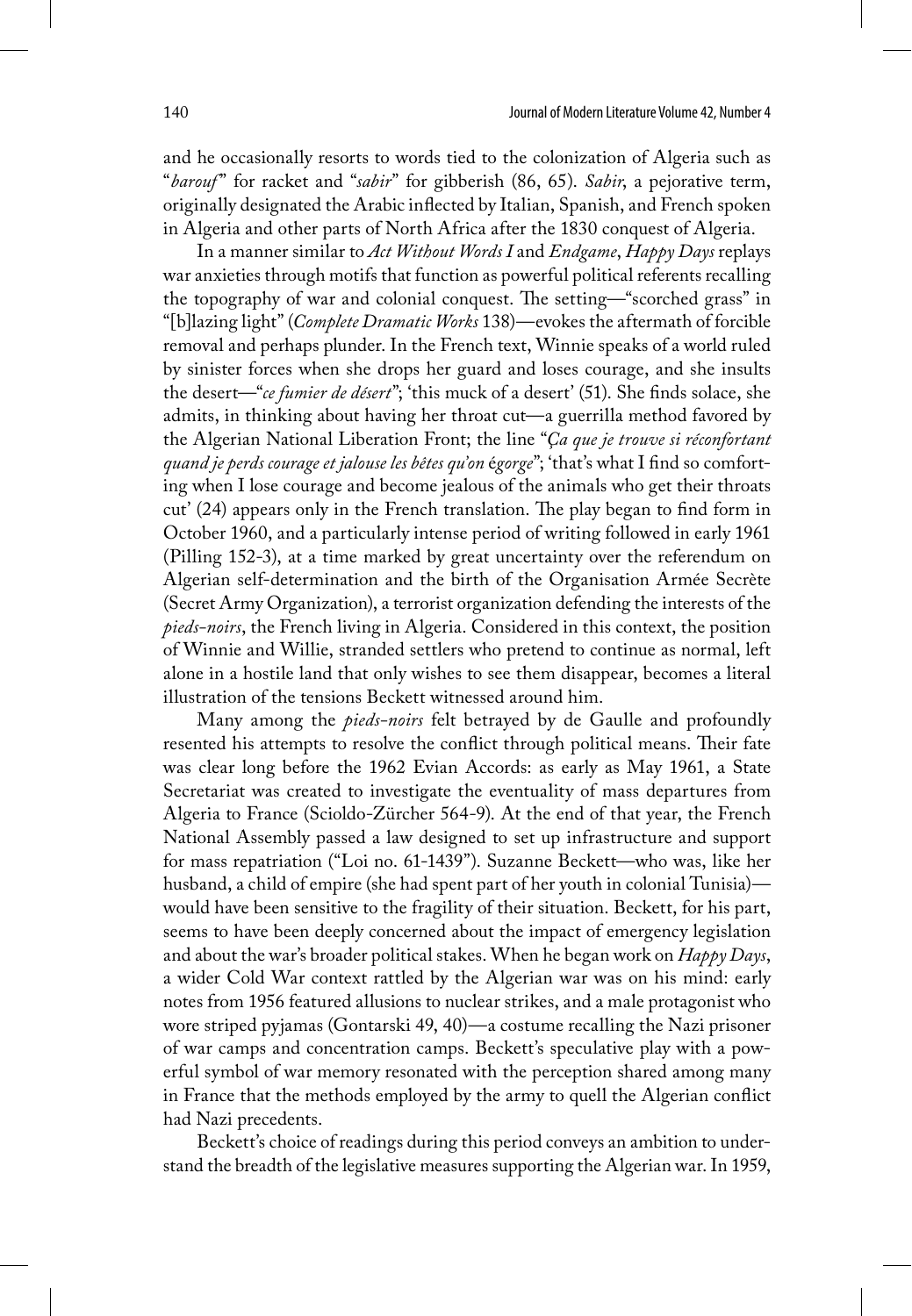from the Editions de Minuit, he bought a copy of Henri Alleg *La Question* (Morin 201), a testimony in which Alleg shows how his arrest, torture, and detention directly arose from the law granting to the army the power to take "exceptional measures" in order to control the Algerian conflict. Another book published by the Editions de Minuit, which Beckett acquired in May 1960, offered a detailed investigation of the legislation on "special powers." This was *Le droit et la colère*, co-authored by Jacques Vergès, Michel Zavrian, and Maurice Courrégé, the three lawyers who defended FLN militants in the courts and prisons (Morin 201-2). Insurgent Algeria, the authors assert, is a country characterized by an "absence of rights," at the mercy of an emergency legislation incompatible with the human rights conventions endorsed by the French government (Vergès, Zavrian, and Courrégé 63-72). Vergès, Zavrian, and Courrégé describe how a series of decrees restricting individual rights were gradually implemented and expanded the powers of the army; they pay close attention to the prevalence of summary execution and the rise of unexplained disappearances and, reproducing many letters and documents, relate the arrests of the lawyers defending Algerian prisoners and the censoring of their correspondence with their clients. The book pays close attention to a February 1960 decree that assigned all matters related to the Algerian war to military tribunals operating under military orders, creating a distinctive loophole that placed Algerian political prisoners beyond the protection of the Geneva Conventions and beyond the guarantees offered by common law (130-1).

Beckett's concern with states of exception resonates in *Comment c'est* (or *How It Is*) and throughout the drafts that preceded its completion. The manuscripts developed around familiar coordinates of conquest, war, and emergency: passages gradually elided in drafts of this arduous experimental text reveal a narrator vainly attempting to fulfil the semblance of military orders and canvassing a hostile territory. The deaths and births of empires, together with the joys and sorrows of the living, surface as recurrent motifs across drafts. The published text, however, summons a specific strand of war memory, tied to a long history of French military losses and defeats. The narrator crawls through sullied mud, out of which other bodies and things emerge; he chokes on mud, and speaks in, through, and to mud.

Dredging through mud, eating mud, and sinking in mud are common tropes in war novels relating journeys through the French and Flemish Ardennes: notably, Louis-Ferdinand Céline's *Voyage au bout de la nuit* (which Beckett admired greatly) and Claude Simon's *La route des Flandres* (which Beckett had less regard for; he nonetheless read it upon its publication in 1960, while struggling with *Tout Bas*, the text that would subsequently become *Comment c'est* [*Letters 3* 360]). Céline's and Simon's novels share the same coordinates as Beckett's text: mud, tinned rations, vigils, patrols. They summon the battles fought in the north of France, from the 1870s Franco-Prussian War to the First World War to—in Simon's case—the defeat of 1940. Céline's hero, Bardamu, professes his dislike for "those endless fields of mud, those houses where nobody's ever home, those roads that don't go anywhere," concluding: "And if to all that you add a war, that's completely unbearable" (11). To impending death on the battlefield, he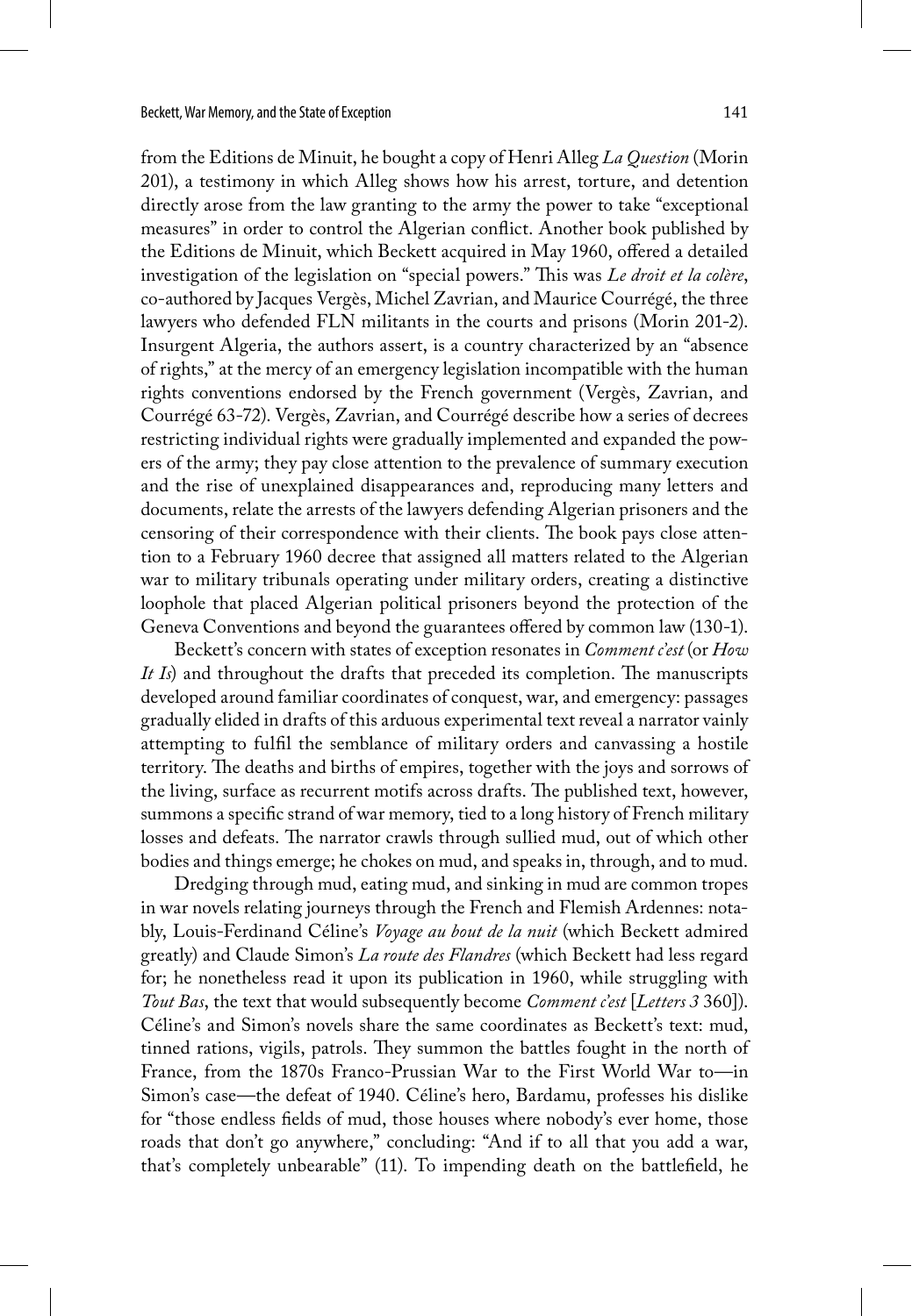would infinitely prefer "[his] own kind of death, the kind that comes late"; war, after all, is nothing but "eating Flanders mud, my whole mouth full of it, fuller than full, split to the ears by a shell fragment" (17). Likewise, Simon's *The Road to Flanders*—which anticipates both the subject matter of Beckett's text and its experiments with punctuation—begins with an anecdote involving dogs eating mud. Here mud submerges even the possibility of war: Simon's narrator discovers that his brigade "no longer existed; had been not annihilated, destroyed according to the rules—or at least what he thought were the rules—of war" (124), but had been "so to speak absorbed, diluted, dissolved, erased from the general-staff charts without his knowing where nor how nor when" (125), "somehow evaporated, conjured away, erased, sponged out without leaving a trace save a few dazed, wandering men hidden in the woods or drunk" (126). Beckett's text goes a few steps further: the world is mud, and swallowing mud or being swallowed by it are the two alternatives that circumscribe all all actions. Lines elided from a previous draft ask profound questions about war memory: the narrator ventures a guess that the present era, "which even to [him] seems characterized by unrivalled abjection," may "seem heroic in its own way, eventually, seen from the future" (*Comment* 221; my translation).

For Beckett, political history was synonymous with war, and its representation raised deep and troublesome questions about form and about responsibility. In conversation, he had a tendency to portray the political shifts taking place around him by means of plain euphemisms, and to push political experience beyond the realm of articulation: in 1955, he spoke of a "malaise," "loss of spirit," and "blackout," for example (Bowles 28). In a later interview, he drew attention to his texts as reflections of a "mess" and "distress" that he had not invented, but that he, and anyone else sensitive to the world, could witness everywhere (Driver 242). He said to his interviewer, Tom Driver, that he placed his own hopes in an art form that "admits the chaos and does not try to say that the chaos is really something else" while continuing to honor the very function of form: to "[exist] as a problem separate from the material it accommodates" (244-245, 243). The Algerian war, unnamed, looms large in his meditations on form in the early 1960s, just as it looms large in his declarations about a world reduced to the most utter "confusion," so much so that "our only chance now is to let it in […], open our eyes and see the mess" (Driver 242). "It is not a mess you can make sense of," he concluded (Driver 242). To another interlocutor, he offered a similar argument about a literary form situated in a state of exception, deprived of the customary adornments and comforts. He confided to Lawrence Harvey that "Being is constantly putting form in danger," and that "he knew of no form that didn't violate the nature of being 'in the most unbearable manner'" (435).

These declarations about an art of writing built on desolation and hindered expression are commonly interpreted in the second, third, or fourth degrees, as renewed affirmations of the bottomless metaphysical despair to which Beckett's work gives free rein. A different reading is possible: as Alain Badiou suggests, we should take the author himself "at his word" (39-40) ("*au pied de sa lettre*" [9])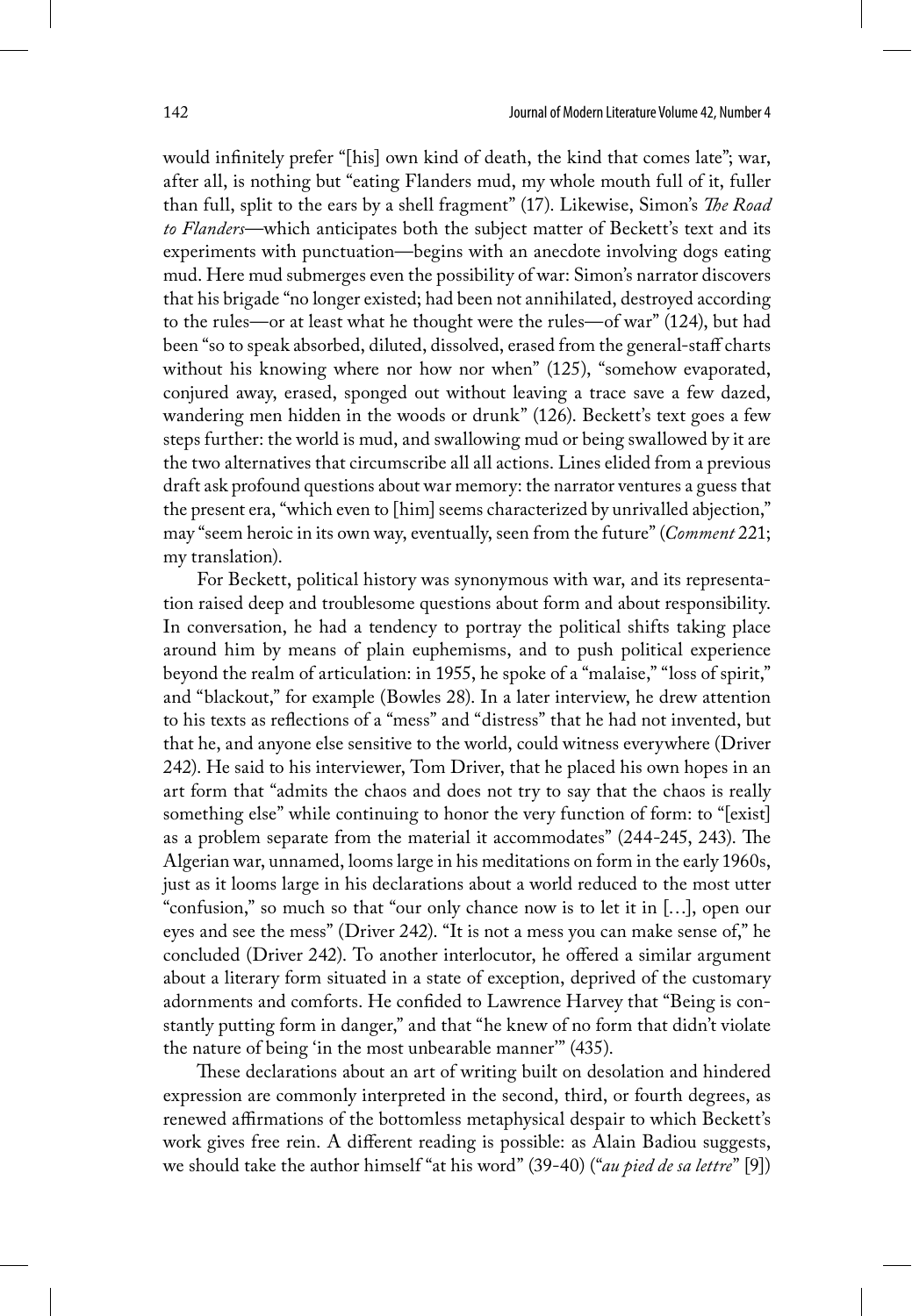in order to understand the nuances of his writing. To read Beckett in the first degree is to move beyond the old cliché according to which the work is about the meaninglessness of human experience; it is also a step toward recovering a sense of its political immediacy and the rawness of its ties to war memory.

### Works Cited

- Abramovici, Pierre. *Le putsch des g*énéraux: *De Gaulle contre l'armée (1958-1961)*. Arthème Fayard, 2011.
- Adorno, Theodor W. *Negative Dialectics*. Translated by E.B. Ashton. Routledge, 2000.
- "Appel des intellectuels européens pour la Pologne." *Libération*, 30 Dec. 1981, p. 36.
- Arendt, Hannah. "Thinking and Moral Considerations: A Lecture." *Social Research*, vol. 38, no. 3, 1971, pp. 417-46.
- Azéma, Jean-Pierre. "Le régime de Vichy." *La France des années noires, vol. 1: De la défaite à Vichy*, edited by Jean-Pierre Azéma and François Bédarida. Seuil, 2000, pp. 151-79.
- Agamben, Giorgio. *Means without End: Notes on Politics*. Translated by Vincenzo Binetti and Cesare Casarino. U of Minnesota P, 2000.
	- ———. *State of Exception*. Translated by Kevin Attell. U of Chicago P, 2005.
- Badiou, Alain. *Beckett: L'increvable désir*. Hachette, 1995.
- ———. *On Beckett*. Edited by Alberto Toscano and Nina Power. Clinamen, 2004.
- Beckett, Samuel. *Comment c'est/How It Is and/et L'Image: A Critical-Genetic Edition*. Edited by Edouard Magessa O'Reilly. Routledge, 2001.
- *———. The Complete Dramatic Works*. 1986. Faber, 2006.
- ———. *Eleutheria*. Translated by Barbara Wright. Faber, 1996.
- ———. *En attendant Godot*. Editions de Minuit, 1952.
- ———. *Fin de partie*. Editions de Minuit, 1957.
- ———. *The Letters of Samuel Beckett, vol. 1: 1929-1940*. Edited by Martha Dow Fehsenfeld and Lois More Overbeck. Cambridge UP, 2009.
- ———. *The Letters of Samuel Beckett, vol. 2: 1941-1956*. Edited by George Craig, et al. Cambridge UP, 2011.
	- ———. *The Letters of Samuel Beckett, vol. 3: 1957-1965*. Edited by George Craig, et al. Cambridge UP, 2014.
- ———. *L'Innommable*. 1953. Editions de Minuit, 2004.
- ———. *Mercier and Camier*. 1974. Calder, 1999.
- ———. *Mercier et Camier*. Editions de Minuit, 1970.
- ———. *Molloy*. 1951. Editions de Minuit, 1982.
- ———. *More Pricks Than Kicks*. 1934. Calder, 1993.
- ———. *Oh les beaux jours, suivi de Pas moi*. Editions de Minuit, 1963.
- ———. *Three Novels: Molloy, Malone Dies, The Unnamable*. 1959. Calder, 1994.
- Beckett, Samuel, and Alan Schneider. *No Author Better Served: The Correspondence of Samuel Beckett and Alan Schneider*. Edited by Maurice Harmon. Harvard UP, 1998.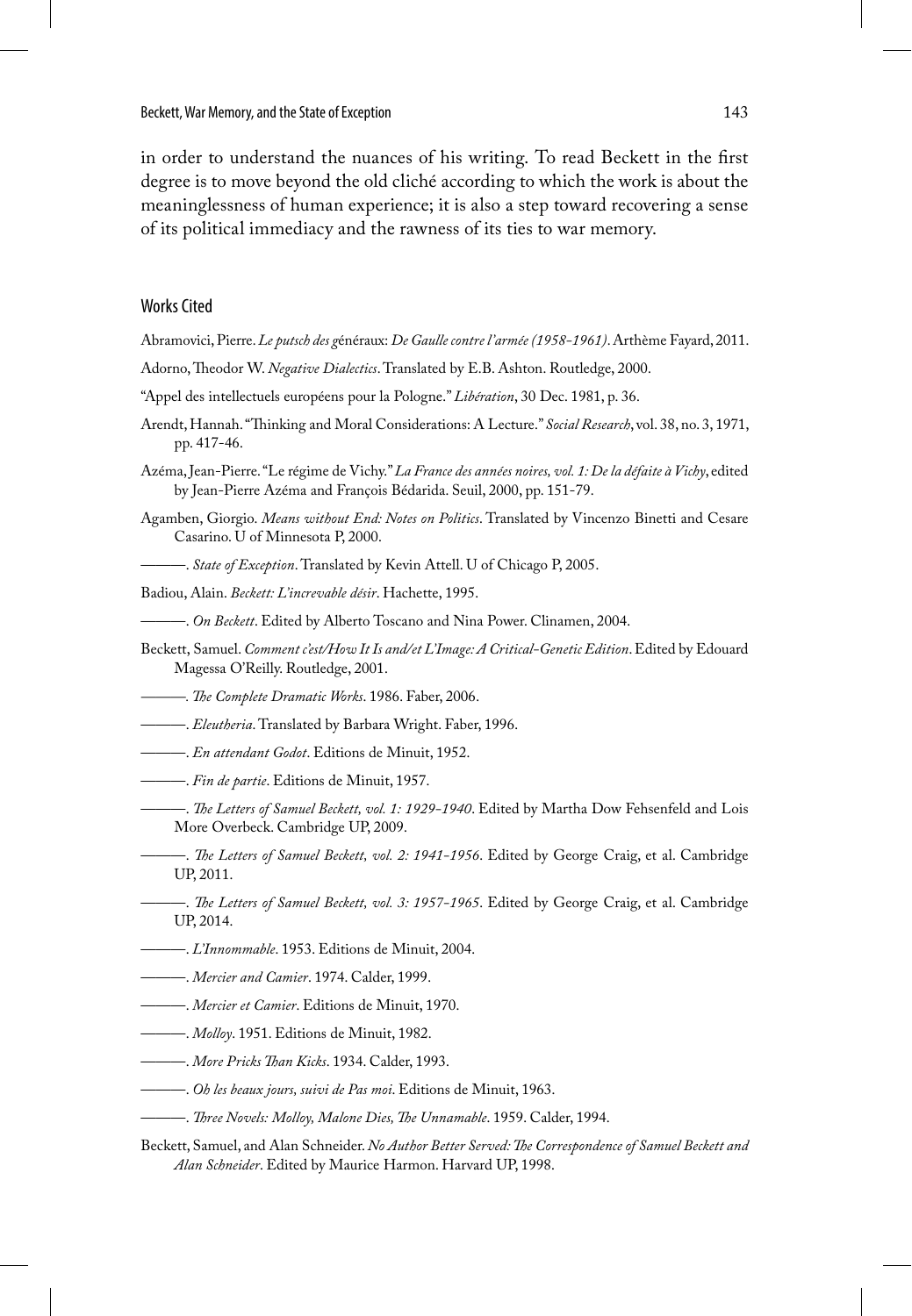Benjamin, Walter. *Illuminations*. Edited by Hannah Arendt. Translated by Harry Zohn. Schocken, 1969.

- Beradt, Charlotte. *The Third Reich of Dreams: The Nightmares of a Nation 1933-1939*. Translated by Adriana Gottwald. Aquarian Press, 1985.
- Bowles, Patrick. "How to Fail: Notes on Talks with Samuel Beckett." *PN Review*, vol. 20, no. 4, 1993, pp. 24-38.
- Campbell, Colm. *Emergency Law in Ireland, 1918-1925*. Oxford UP, 1994.
- Céline, Louis-Ferdinand. *Journey to the End of the Night*. Translated by Ralph Manheim. Alma Classics, 2012.
- "Décret no. 56-274 du 17 mars 1956 relatif aux mesures exceptionnelles tendant au rétablissement de l'ordre, à la protection des personnes et des biens et à la sauvegarde du territoire de l'Algérie." *Journal officiel de la République française*, 19 Mar. 1956, p. 2665.
- Driver, Tom. "Beckett by the Madeleine." *Samuel Beckett: The Critical Heritage*, edited by Lawrence Graver and Raymond Federman. Routledge, 1979, pp. 241-7.
- Ferro, Marc. *Pétain*. Fayard, 1987.
- Gontarski, S.E. *Beckett's Happy Days: A Manuscript Study*. Ohio State University Libraries, 1977.
- Gordon, Lois. *The World of Samuel Beckett, 1906-1946*. Yale UP, 1996.
- Gruen, John. "Beckett: Rare Playwright, Rare Interview." *New York Herald Tribune*, 19 July 1964, p. 31.
- Harvey, Lawrence. *Samuel Beckett: Poet and Critic*. Princeton UP, 1970.
- Jacquemont, Maurice. "Acte sans paroles." Theater programme, Paris Studio des Champs Elysées, 1956-1957, n.pag.
- Jaspers, Karl. *The Question of German Guilt*. Translated by E.B. Ashton. Fordham UP, 2000.
- Kenny, Enda. "Speech by the Taoiseach, Mr. Enda Kenny, T.D., on the Occasion of the Naming and Commissioning of the New Naval Offshore Patrol Vessel LÉ Samuel Beckett," 17 May 2014, Irish Department of Defense. www.defence.ie/WebSite.nsf/Speech+ID/9BA47AA140E2B99D 80257CDB00340EFF?. Accessed 3 Jan. 2018.
- Knowlson, James and Elizabeth, editors. *Beckett Remembering/Remembering Beckett*. Arcade Publishing, 2006.
- "Loi no. 55-385 du 3 avril 1955 instituant un état d'urgence et en déclarant l'application en Algérie." *Journal officiel de la République française*, 7 Apr. 1955, p. 3479.
- "Loi no. 61-1439 du 26 décembre 1961 relative à l'accueil et à la réinstallation des Français d'outre-mer." *Journal officiel de la République française*, 28 Dec. 1961, p. 11996.
- "Loi portant création de la Légion Française des Combattants." *Journal Officiel de la République Française*, 30 Aug. 1940, p. 4845.
- Marowitz, Charles. "Paris Log." *Encore*, Mar.-Apr. 1962, pp. 37-46.
- McCarthy, Justine. "*Ulysses* Heir Doesn't Want Joyce at Sea." *Sunday Times*, 8 Sept. 2013, p. 7.
- McCormack, W.J. *From Burke to Beckett: Ascendency, Tradition and Betrayal in Literary History*. Cork UP, 1994.

Morin, Emilie. *Beckett's Political Imagination*. Cambridge UP, 2017.

Morton, Stephen. *States of Emergency: Colonialism, Literature and Law*. Liverpool UP, 2013.

Nixon, Mark. *Samuel Beckett's German Diaries, 1936-1937*. Continuum, 2011.

O'Malley, Ernie. *On Another Man's Wound*. 1936. Anvil Books, 1979.